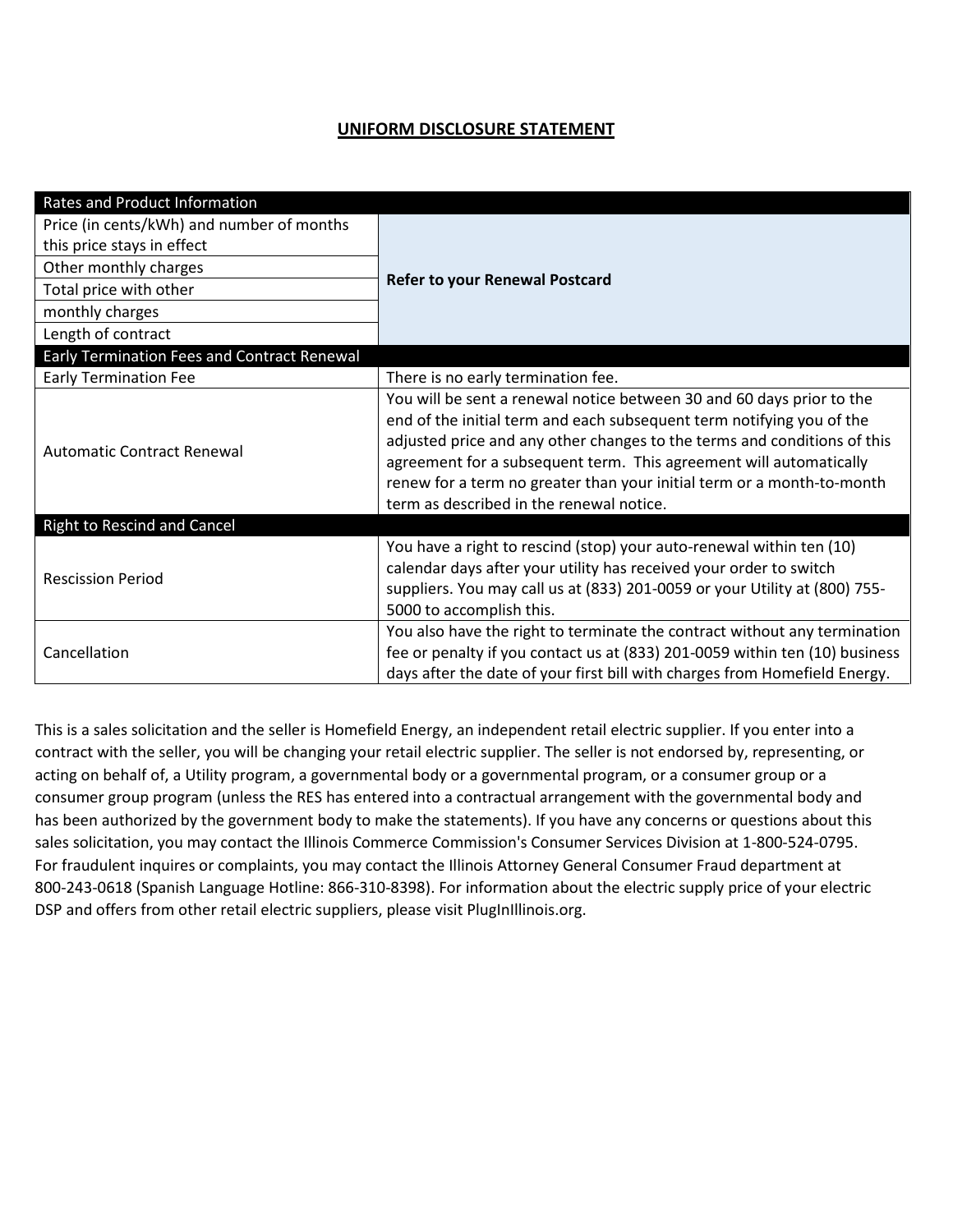## **HOMEFIELD ENERGY SIDE-BY-SIDE COMPARISON TERMS & CONDITIONS**

## **FOR AUTO-RENEWAL AGREEMENT**

| <b>Existing Agreement</b>                             | New Agreement                                                        |
|-------------------------------------------------------|----------------------------------------------------------------------|
| Current Term - Refer to your Renewal Postcard         | Automatic Renewal Term - Refer to your Renewal Postcard              |
|                                                       |                                                                      |
| Current Price - Refer to your Renewal Postcard        | Automatic Renewal Price - Refer to your Renewal Postcard             |
| Renewal - CUSTOMER WILL BE SENT A RENEWAL             | <b>Automatic Contract Renewal -</b>                                  |
| NOTICE NO SOONER THAN 30 DAYS BUT NO LATER            | FOR ANY FIXED RATE PLAN SELECTED, CUSTOMER WILL BE SENT A            |
| THAN 60 DAYS PRIOR TO END OF THE INITIAL TERM         | RENEWAL NOTICE BETWEEN 30 AND 60 DAYS PRIOR TO END OF                |
| AND EACH SUBSEQUENT TERM NOTIFYING CUSTOMER           | THE INITIAL TERM AND EACH SUBSEQUENT TERM NOTIFYING                  |
| OF THE ADJUSTED PRICE AND ANY OTHER CHANGES           | <b>CUSTOMER OF THE ADJUSTED PRICE AND ANY OTHER CHANGES</b>          |
| TO THE TERMS AND CONDITIONS OF THIS                   | TO THE TERMS AND CONDITIONS OF THIS AGREEMENT FOR A                  |
| AGREEMENT FOR A SUBSEQUENT TERM. THIS                 | SUBSEQUENT TERM. THIS AGREEMENT WILL AUTOMATICALLY                   |
| AGREEMENT WILL AUTOMATICALLY RENEW FOR A              | RENEW FOR A TERM AS DESCRIBED IN THE RENEWAL NOTICE                  |
| TERM NO GREATER THAN YOUR INITIAL TERM AS             | UNLESS, WITHIN 21 DAYS AFTER THE DATE CUSTOMER RECEIVES              |
| DESCRIBED IN THE RENEWAL NOTICE UNLESS, WITHIN        | THE RENEWAL NOTICE, CUSTOMER SENDS A WRITTEN                         |
| 21 DAYS AFTER THE DATE CUSTOMER RECEIVES THE          | STATEMENT TO HOMEFIELD ENERGY THAT CUSTOMER DECLINES                 |
| RENEWAL NOTICE, CUSTOMER SENDS A WRITTEN              | TO RENEW THIS AGREEMENT UNDER THE TERMS AND                          |
| STATEMENT TO HOMEFIELD ENERGY THAT CUSTOMER           | <b>CONDITIONS SET FORTH IN THE RENEWAL NOTICE BY SENDING AN</b>      |
| DECLINES TO RENEW THIS AGREEMENT UNDER THE            | <b>EMAIL TO HOMEFIELDCUSTCARE@VISTRACORP.COM OR BY U.S.</b>          |
| TERMS AND CONDITIONS SET FORTH IN THE RENEWAL         | MAIL TO HOMEFIELD ENERGY, ATTN: CUSTOMER CARE, 6555                  |
| NOTICE BY SENDING AN EMAIL To                         | SIERRA DRIVE IRVING, TEXAS, 75039, OR BY CALLING HOMEFIELD           |
| Honefieldcustcare@vistracorp.com OR BY U.S. MAIL      | <b>ENERGY AT 833-201-0059 AND INFORMING HOMEFIELD ENERGY</b>         |
| TO HOMEFIELD ENERGY, ATTN: CUSTOMER CARE,             | THAT CUSTOMER DECLINES TO RENEW, THIS AGREEMENT WILL                 |
| 6555 SIERRA DRIVE IRVING, TEXAS, 75039, OR BY         | RENEW UNDER THE TERMS AND CONDITIONS SET FORTH IN THE                |
| CALLING HOMEFIELD ENERGY AT 833-201-0059 AND          | RENEWAL NOTICE. If HOMEFIELD ENERGY does not receive                 |
| INFORMING HOMEFIELD ENERGY THAT CUSTOMER              | Customer's written statement or phone call within the timeframe      |
| DECLINES TO RENEW, THIS AGREEMENT WILL RENEW          | set forth above, Customer will be deemed to have irrevocably and     |
| UNDER THE TERMS AND CONDITIONS SET FORTH IN           | unconditionally renewed this Agreement on the terms and              |
| THE RENEWAL NOTICE. If Homefield Energy does not      | conditions set forth in this Agreement as amended by the renewal     |
| receive Customer's written statement or phone call    | notice, including the adjusted Price.                                |
| within the timeframe set forth above, Customer will   |                                                                      |
| be deemed to have irrevocably and unconditionally     |                                                                      |
| renewed this Agreement on the terms and conditions    |                                                                      |
| set forth in this Agreement as amended by the         |                                                                      |
| renewal notice, including the adjusted Price.         |                                                                      |
| Renewable Energy Product: If you have elected to      | Renewable Energy Product: If you have elected to purchase a          |
| purchase a renewable energy plan it will include a    | renewable energy plan it will include a number of Renewable          |
| number of RECs (as defined below) that is             | Energy Credits that is approximately equal to the percentage         |
| approximately equal to the percentage indicated in    | specified in your Enrollment Documentation of the net retail         |
| the Rates and Product Information section of the UDS  | electricity delivered to your contracted account.                    |
| for the net Retail Power delivered to customer's      | One Renewable Energy Certificate ("REC") represents 1,000 kWh or     |
| contracted account. All RECs purchased in fulfillment | 1 MWh of electricity from an eligible renewable energy generating    |
| of the REC Requirement will be retired into a         | facility. A REC will include all additional environmental attributes |